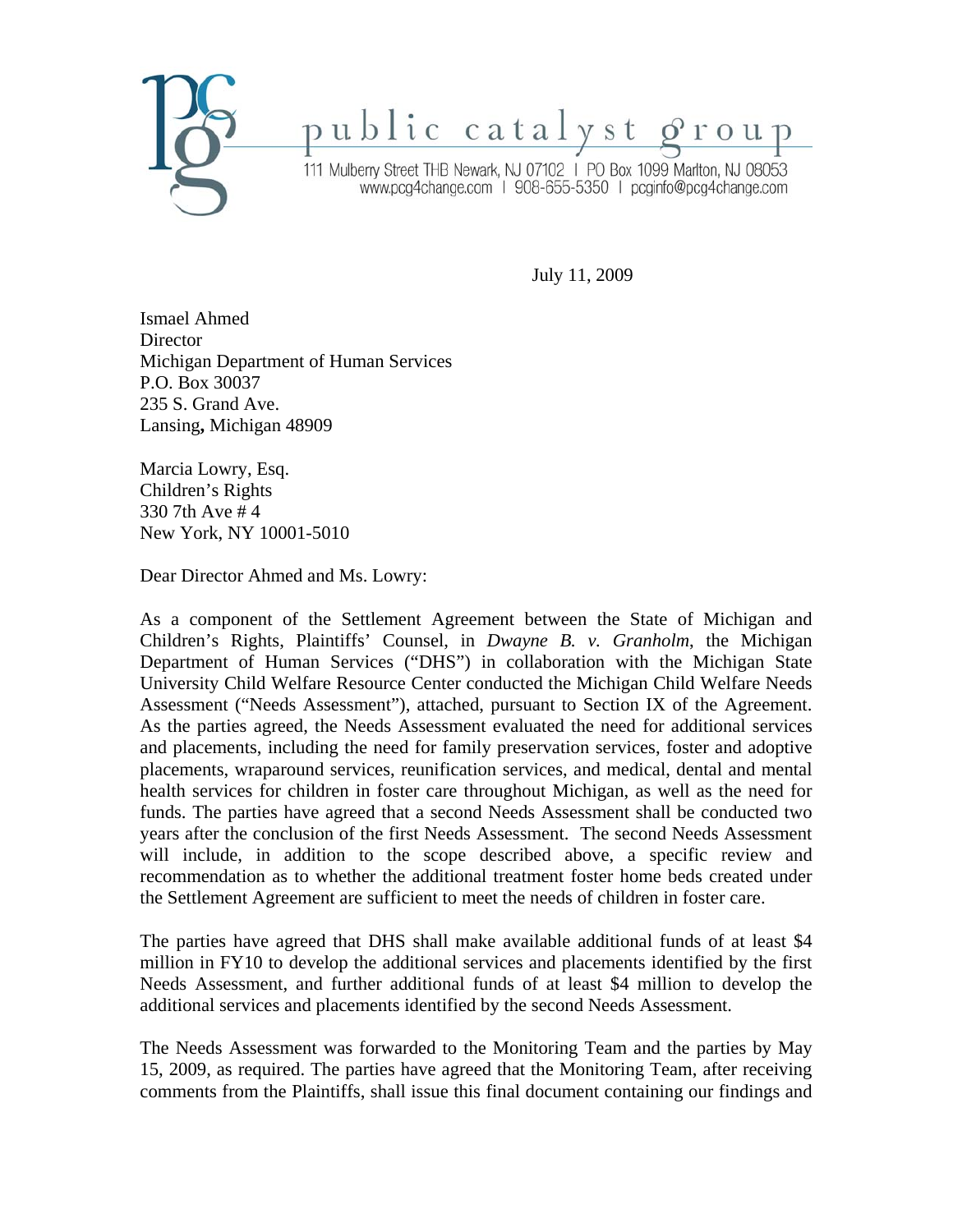recommendations with respect to additional services and placements to be created, and a timeline for their development.

The Monitoring Team, following consultation with the parties, has determined to endorse the conclusions contained within the Needs Assessment. Because, however, the Needs Assessment is sweeping in scope, it is important at this early stage of the State's reform efforts to focus our findings and investment recommendations on service needs that will advance the change processes that are already underway.

- 1. The Needs Assessment concludes that post permanency and youth transition services are insufficient to fully meet the needs of Michigan's families and children. During the past year, DHS articulated principles and expectations for its practice with older youth in care through the Service Delivery Model for Older Youth in Foster Care. The document emphasizes the unique needs of adolescents and it affirms their need for safety, permanence and well-being. Based on the Needs Assessment and the Monitoring Team's independent review, the Monitoring Team finds that there are significant service gaps that interfere with the child welfare system's ability to perform consistently in a fashion that matches DHS' own expectations for its work with older youth in transition from foster care. As an example, DHS committed in the Settlement Agreement to refer youth without an identified housing situation at the time of emancipation from foster care to the Michigan State Housing Development Authority (MSHDA) for rental assistance and services. But MSHDA has no additional resources earmarked for exiting foster youth, so the referrals are not impactful. Indeed, numerous focus groups cited within the Needs Assessment "expressed a need for affordable, suitable housing for transitioning youth." Therefore, the Monitoring Team recommends that DHS invest \$1.5 million in FY10 in new, independent, transitional and transpermanent housing for exiting foster youth in the Designated Counties. Such programs should be funded and operational by February 1, 2010.
- 2. The Needs Assessment identified concerns that DHS does not have an adequate continuum of services to step children and youth down from residential care settings and safely return them to their families, or place them with new forever families in their communities. This lack of sustaining in-home supports and other services can lead to elongated placements in residential settings for youth, too many of whom exit without achieving permanency. Indeed, one of the Needs Assessment's central findings is that "services are needed in Michigan that are effective in supporting children in placement and their caregivers, and that promote timely reunification and permanency." The parties have agreed upon a series of authorizing protocols that will require high-level DHS approval before a young person can remain in residential care for longer than 6 and 12 months. In addition, DHS has made a significant number of important commitments in the Settlement Agreement designed to achieve permanence for youth in care. The Monitoring Team recommends DHS invest \$1.5 million in services designed to support families and youth stepping down from residential care, including flexible funds, in-home supports and step-down levels of care, in the Designated Counties. As a result of this investment, the Monitoring Team expects DHS should be able to reduce the number of youth placed in residential care settings in the Designated Counties. An allocation plan and budget for these new services is due to the